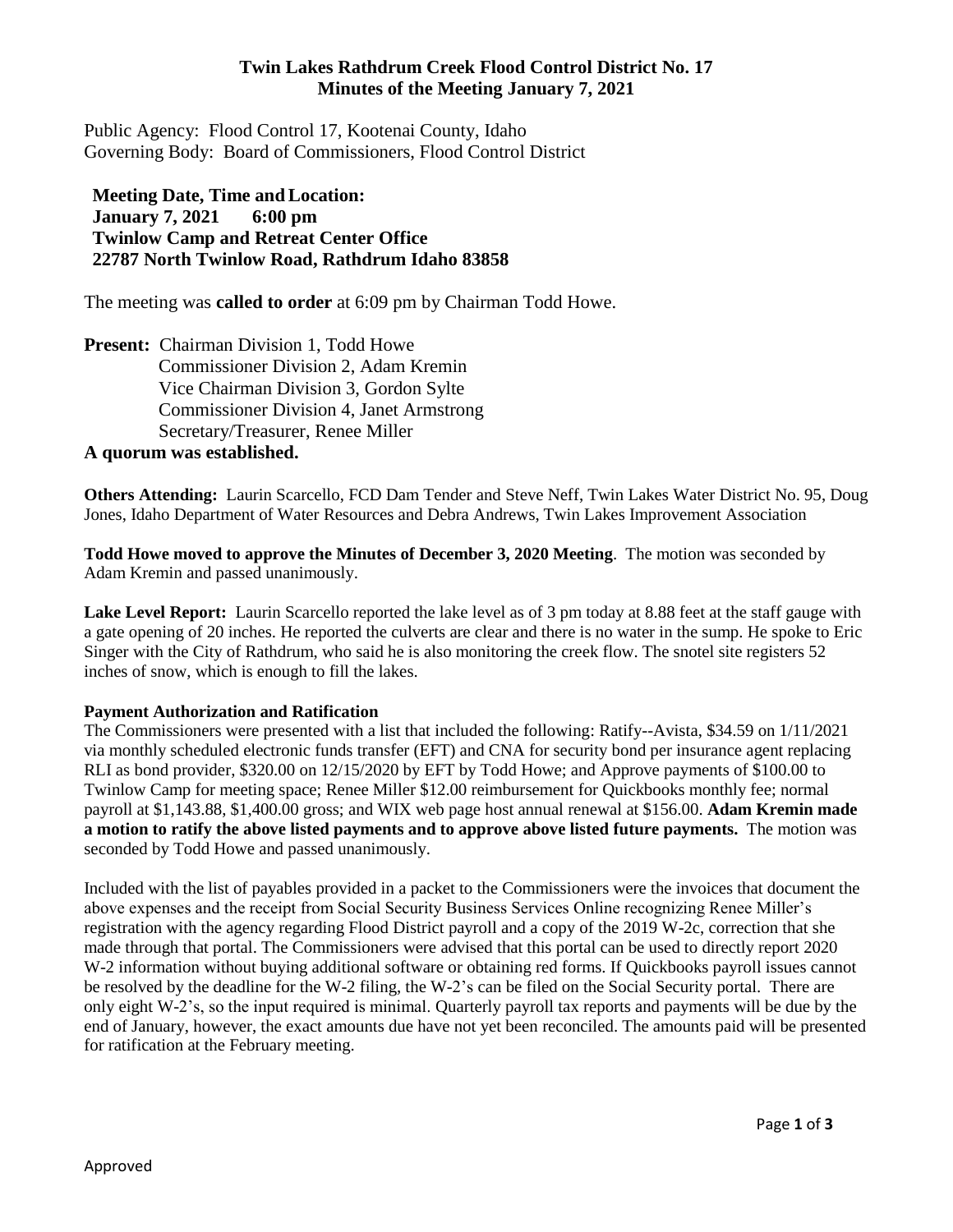# **Twin Lakes Rathdrum Creek Flood Control District No. 17 Minutes of the Meeting January 7, 2021**

## **Review of Bank Statements and Financial Records**

The Commissioners were provided with a copy of the December 31.2020, Washington Trust Bank monthly statement that shows the activity of both the checking and savings accounts along with the checking account reconciliation statement. Todd Howe reported success in completing the banking changes to bring the current commissioners onto both bank accounts. He provided the Secretary/Treasurer with copies of documents most recently completed at the bank for the organization's records.

The Commissioners discussed the date for a finance committee meeting consisting of two commissioners and the Secretary/Treasurer to discuss internal control policies and other policies and to review the financials of the last fiscal year and the quarter ended December 31, 2020, for a report back to the full Board at the February meeting. The Secretary/Treasurer reported that she attended a live webinar today put on by the Secretary of State on the topic of the Idaho Open Meeting Law in COVID Restricted times. She said the Attorney General stated that subcommittee meetings that report back to the full Board of Commissioners must be treated like any other public meeting and be advertised appropriately. Considering that the meeting would need to be advertised in the Coeur d Alene Press, they set the meeting for January 21, 2021, at 6:00 pm at the Twin Lakes Camp office, if available.

### *(Note: this meeting was subsequently cancelled and will be re-scheduled at the February meeting.)*

#### **Correspondence Review**

An email was received from Susan Partyka on January 4, regarding the dam sensors. Todd Howe asked the Secretary/Treasurer to contact the person and let them know that the ability to see the measurements had been temporarily frozen, but is presently in operation. Other correspondence included a Notice of Cancellation from RLI Insurance Company regarding the surety bond, which was expected, a Notice of Reinstatement from State Farm regarding coverage for a vendor the District uses at times and a letters from the Idaho Department of Labor, one providing the 2021 unemployment tax rate of .415% and the second regarding various Idaho employment issues.

### **Old Business**

**ICRMP**: The Commissioners discussed the ICMP Insurance coverage with Steve Neff of the Twin Lakes Water District. Clarification is desired regarding shared assets with the Water District. The Commissioners asked the Secretary/Treasurer to make an appointment with the insurance agent to review the coverage of various equipment at the dam.

**Surety Bond**: The Secretary/Treasurer received an email with a certificate from Western Surety Company, a Public Official Name Scheduled Bond, the one referred to above and paid for to CNA Insurance. The email was forwarded to Doug Jones at the Idaho Department of Water Resources. The Secretary/Treasurer will send a letter and a print out of the bond to the Kootenai County Clerk of the District Court. A call to ask to whom the letter should be addressed in order to comply with the Idaho Statutes has not yet received a reply.

**Grant Writer**: Adam Kremin reported on his attempts to locate a grant writer. The Commissioners discussed some of the large scale, possible future projects such as sandbar removal just above the dam, building a berm in the sump, cover for the dam, and another weather station. Debra Andrews suggested getting a subscription to Grant Station for \$149 annually. She noted that many grants right now are COVID related and we may want to wait to subscribe until closer to the end of the pandemic.